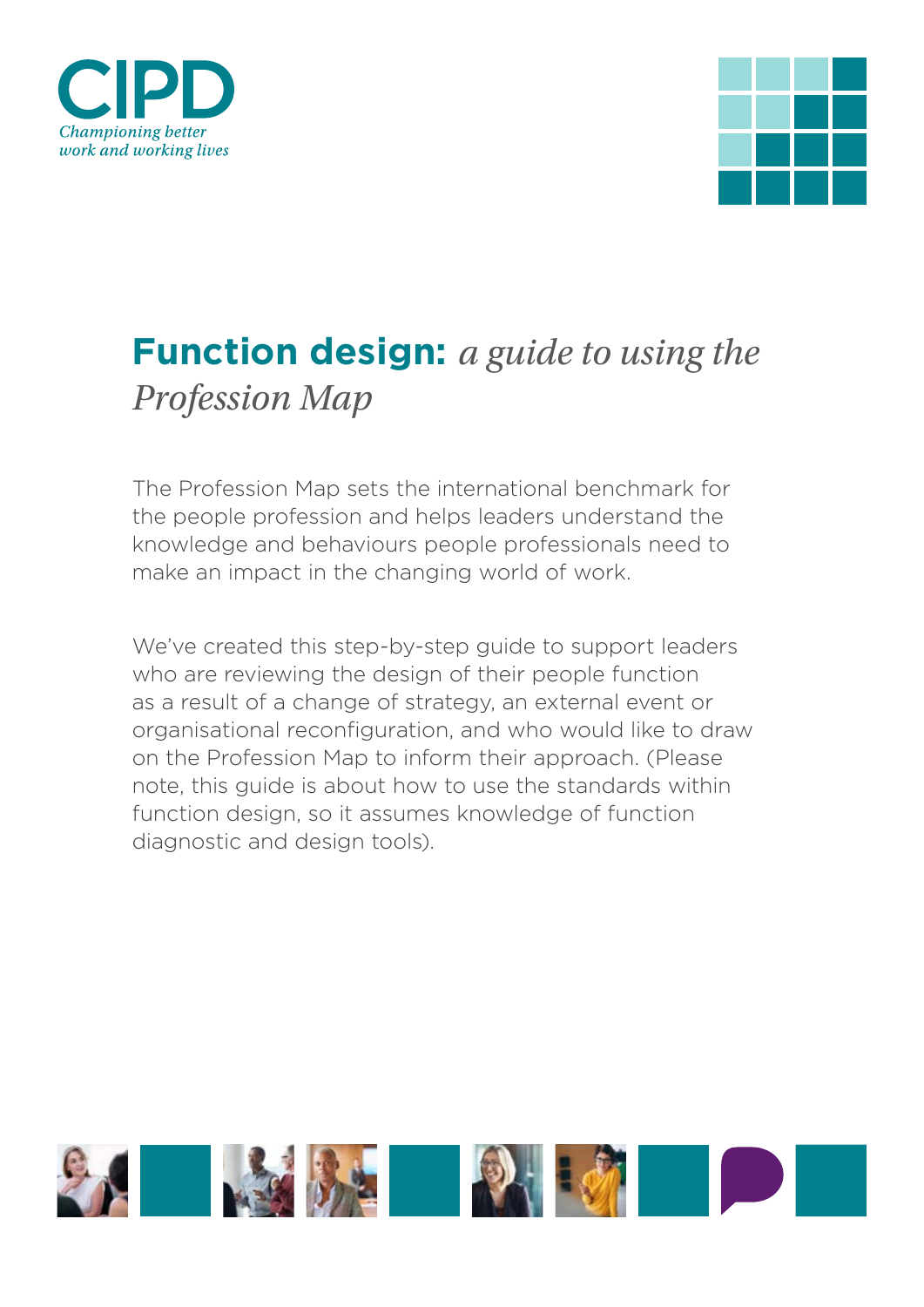## **Step 1**

### Assess the organisation's needs and identify the key capabilities required to deliver the people strategy

The **Prof[ession Map](https://peopleprofession.cipd.org/profession-map)** outlines three types of standards

- **Eight core behaviours** the behaviours all people professionals need to demonstrate
- **Six core knowledge areas** the knowledge all people professionals need to acquire
- **Nine specialisms** technical expertise relevant for specialist people roles.

Within the Profession Map, the standards sit at four levels, each describing a different level of impact that people professionals make in the work they do. [The Find your level](https://peopleprofession.cipd.org/find-your-level) section provides a summary and a more detailed description of the levels.



Foundation level: Tactical, day-to-day work, delivering immediate and short-term outcomes.



Associate level: Operational work, influencing colleagues and customers to deliver short-term value.



Chartered Member level: Thinking at a strategic level, delivering work that has complexity, and working with and influencing a range of stakeholders to create medium-term value for the organisation.



Chartered Fellow level: Thinking and working at a strategic level, influencing stakeholders across the profession to create long-term organisation value.

Review the standards at both a headline and detailed level to consider the different people knowledge, behaviours and specialist expertise you may need to deliver your people strategy and create organisation value. Draw on a range of internal and external evidence and diagnostic tools to fully understand the organisation's needs now and in the future. For further information on other tools and frameworks, view the Organisation design factsheet.

## **Step 2**

#### Design your function based on the key capabilities identified

The following questions will help you to use the standards to inform your function design or operating model:

- How many levels will there be in the function's design, and how will these map to the CIPD's four levels of impact?
- To what extent will roles be generalist or specialist, and how will they map to the CIPD's new standards?
- Which people specialisms are needed to deliver your people strategy, and how will you structure and resource these? (eg through permanent employment, contractors, external sourcing, digital and AI technologies) \*Note: There are nine specialisms in the Profession Map, but how organisations combine the required expertise from a role or function design perspective will differ. Depending on the size of your organisation, its strategic needs and operating model, you may, for example, choose to combine some specialisms (such as L&D, Talent Management and Resourcing) into an overarching talent centre of excellence, or bring OD&D and Talent Management together as one function.
- Do other areas of the organisation have roles which focus on the same capabilities? If so, what implications will this have? How can you encourage collaboration and joint working?